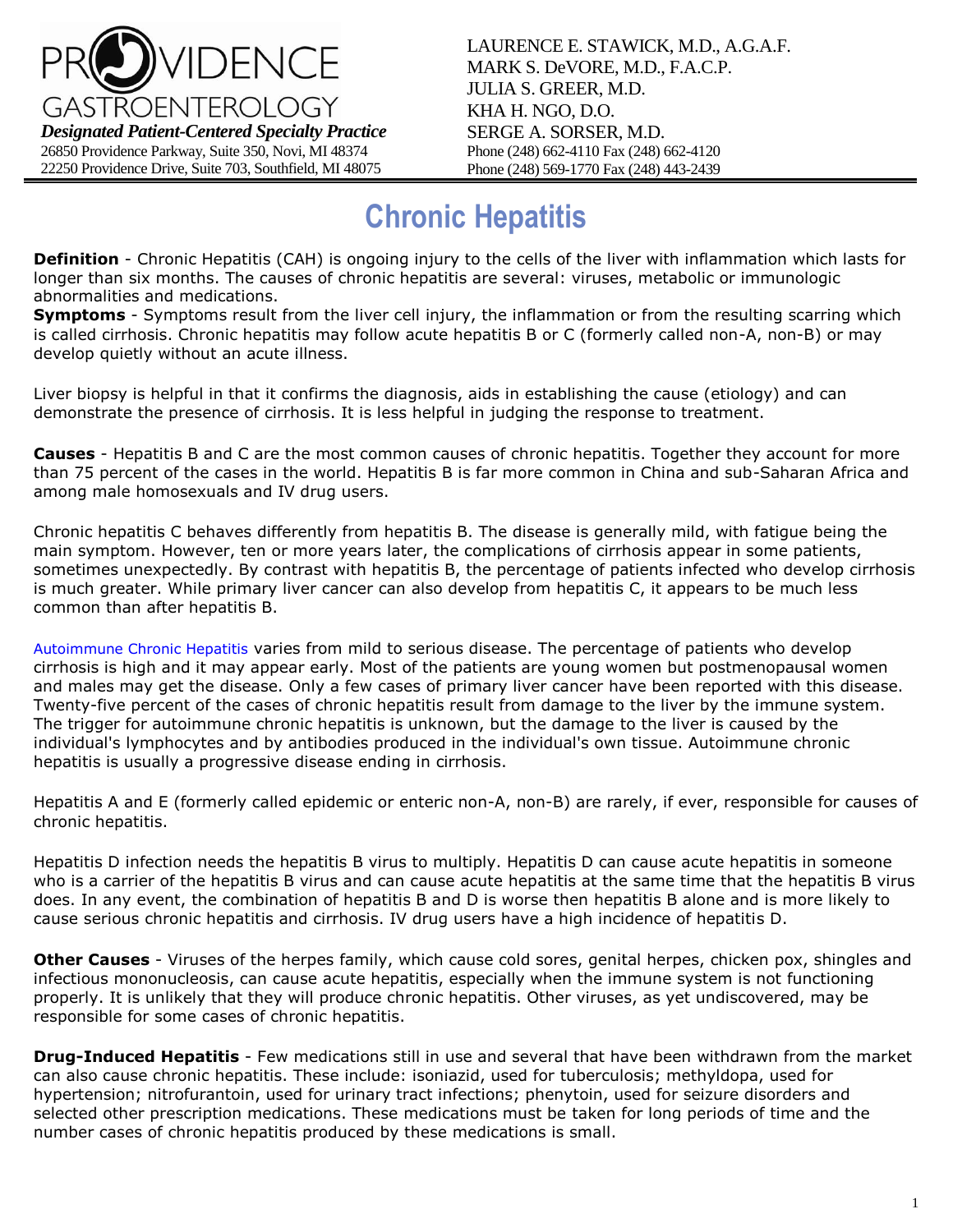

LAURENCE E. STAWICK, M.D., A.G.A.F. MARK S. DeVORE, M.D., F.A.C.P. JULIA S. GREER, M.D. KHA H. NGO, D.O. SERGE A. SORSER, M.D. Phone (248) 662-4110 Fax (248) 662-4120 Phone (248) 569-1770 Fax (248) 443-2439

## **Chronic Hepatitis**

Chronic hepatitis caused by drugs is usually recognized early. Stopping the medicine before cirrhosis has developed usually reverses the disease.

**Inherited Disorders** - Some inherited disorders of metabolism also can appear as chronic hepatitis. The most frequent of these conditions is [Wilson's disease](http://www.gastro.com/Gastro/liverdisease/wilson_disease.aspx), a familial disorder of copper metabolism. Alpha-1-antitrypsin [deficiency](http://www.gastro.com/Gastro/liverdisease/antitrypsin_deficiency.aspx) and tyrosinemia may appear as chronic hepatitis although other features help in distinguishing these rare conditions from those caused by viruses.

**Signs and Symptoms** - Fatigue, mild discomfort in the upper abdomen, loss of appetite and aching joints are the common symptoms of chronic hepatitis. Fatigue is by far the most common symptom and it might be quite disabling. Often it gets worse as the day wears on. Some patients, however, may have no symptoms. Others may have signs of liver failure, inducing jaundice, abdominal swelling (due to fluid retention called ascites), or coma, depending on the severity of the liver disease and whether or not cirrhosis has developed. Most complications are vague and may be mistaken for other diseases or simply a consequence of aging. Disorders of other organs like the thyroid, intestine, eyes, joints, blood, spleen, kidneys and skin may occur in about 20 percent of patients depending on the cause of the chronic hepatitis.

When the hepatitis is mild and limited in extent, it is called chronic persistent hepatitis (CPH). When it is more extensive and seems to be destroying the cells of the liver, it is called chronic active hepatitis (CAH).

**Treatment** - Interferon has been approved for the treatment of hepatitis B and C. The treatment has been shown to reduce the inflammation and liver damage caused by the virus in 25-30% of cases by eliminating the virus, thus reducing the development of scar tissue and avoiding the development of cirrhosis. In people treated with interferon studies show that 50% will respond to treatment and 50% of those patients will relapse when interferon is stopped. Research is going on to address the relapse rate.

Additional clinical trials are being conducted to identify the most effective dose and duration of therapy with interferon. Studies are continuing in an attempt to reduce the side effects of the medication that exists. These include "flu-like" symptoms, and less often, fever, depression, hair loss, nausea and vomiting. Currently, the treatment consists of an injection three times a week over a period of six months.

Blood tests are needed to monitor progress during treatment and a liver biopsy (retrieving a small specimen of the liver through a needle inserted into the liver) is an accepted procedure prior to and following treatment.

Fifty percent of the patients treated will experience remission of the disease. When the treatment is stopped 50 percent will relapse. However, only about 20 percent of untreated patients will go on to develop cirrhosis over a period of years. Research into the management of those who relapse is ongoing. Interferon does not seem to work well in patients:

• with substance abuse (alcohol or illegal drugs),

- who are not very sick,
- whose test results are not very abnormal,
- whose immune system is not functioning well because of AIDS,
- with hepatitis B who were infected from their mothers at birth,
- carriers who are no longer contagious or infectious,
- with significant heart, lung or kidney diseases, or couples who are trying to conceive.